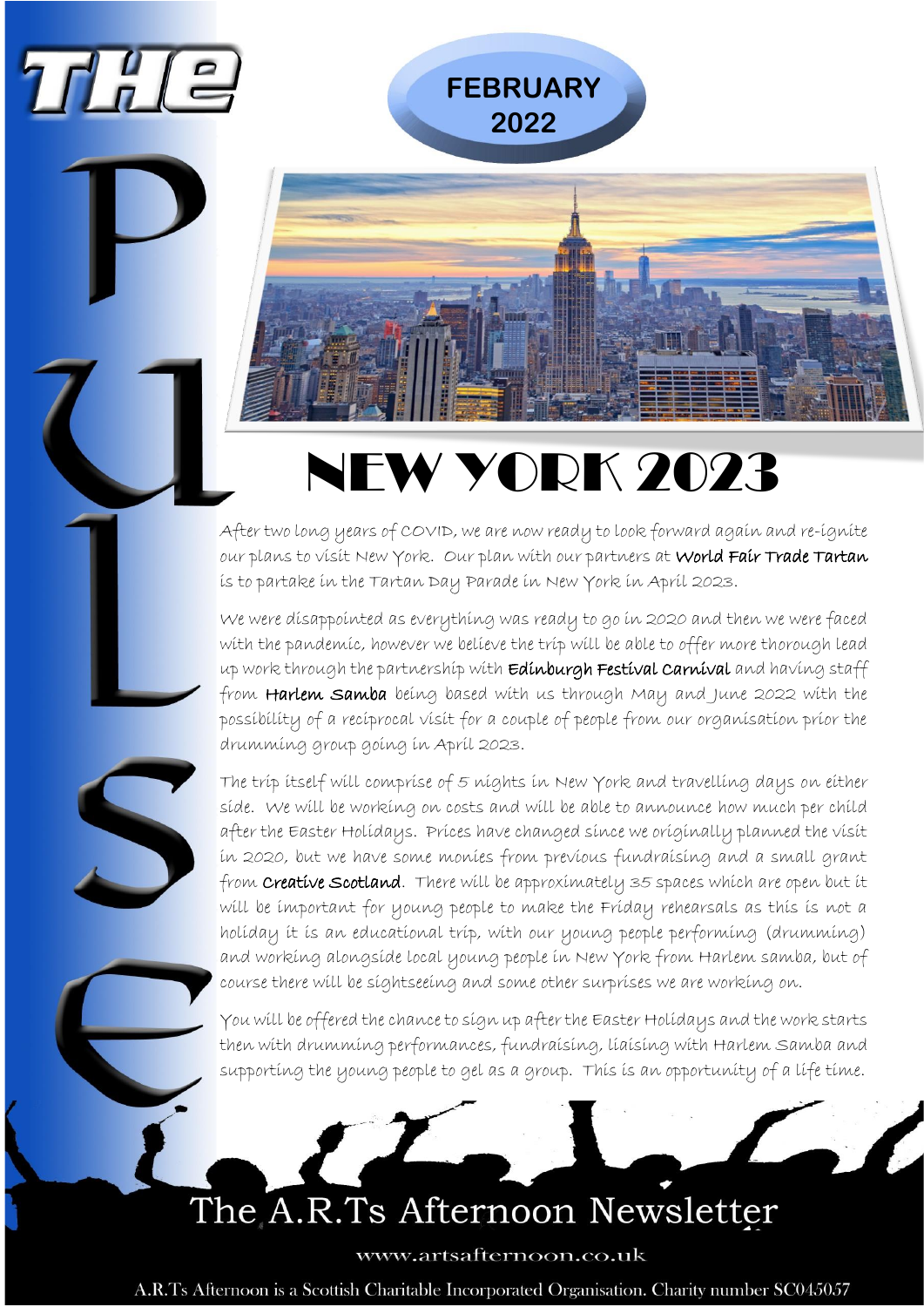

#### **A QUICK LOOK BACK**

It has been a tough few years through this pandemic, many people have lost family and loved ones. Young people have faced additional pressures with online learning which has added pressure particularly on those sitting exams. We ran in excess of 300 sessions on Zoom and tried to keep in touch with as many young people as we could. Our young people missed out on a trip of a lifetime to New York. Without forgetting the hard times we are now at a time to finally look forward again.

#### **THE PROJECT**

We have kept some form of service going throughout the pandemic and had run our first Zoom session within the first week of the lockdown. We have been able to keep going because of the funding and support of **Creative Scotland**, we have just secured funding from them until June 2023. This funding enables us to run the

Drum Club Project and not charge any young person to attend.

#### **DRUM CLUBS**

It has been a slow journey but we will be back to running at full capacity by the beginning of March. There are some changes; Destiny Church which has been a fantastic and solid venue for many years is no longer available so the Friday Groups will move to Hermitage Park Primary.

We are also working at establishing an East Lothian base at Windygoul Primary, where have worked closely with the school and plan to increase our capacity by running a regular afterschool provision. It is also good to be at Pilrig Park which specialises in working with young people disabilities, we have met some amazing



young people there. We have had a few young people join the evening clubs from the school.

#### **SUMMER SCHOOL FOR YOUNG PEOPLE**

We are currently trying to set up a summer school in the first week of the Summer Holidays. It will run from Wed  $6<sup>th</sup>$  – Friday 8th July from 10am – 4pm. This will be free of charge and is currently likely to run in Leith

#### **PERFORMANCES**

We have been booked for a few performances at Galas through June and culminating in the Edinburgh Festival Carnival. We be looking for bands of 20+ for the galas and this year we have been booked for two on the same day… so two bands going out to different venues supported by staff. Please check the back page of this newsletter and sign up.

#### **EDINBURGH FESTIVAL CARNIVAL**

This is a big year for us with Carnival. A.R.Ts Afternoon will

be partners in organising the Encontro. The Encontro is a coming together and this year there will be drumming bands from France, Brazil and Portugal. This will lead to a massed band performance at the Ross Bandstand straight after the Parade. This event usually attracts in excess of 20,000 people. Prior to Carnival Day there will be free workshops (11th July to 14th ) for all drummers including our young people to rehearse and get ready for this amazing event.

As part of this process we will be joined by tutors from Harlem Samba (NYC) and Banda Adida (Brazil) to work with our drum clubs in May and June.

#### **ROHAN SEILMAN – PROJECT LEAD**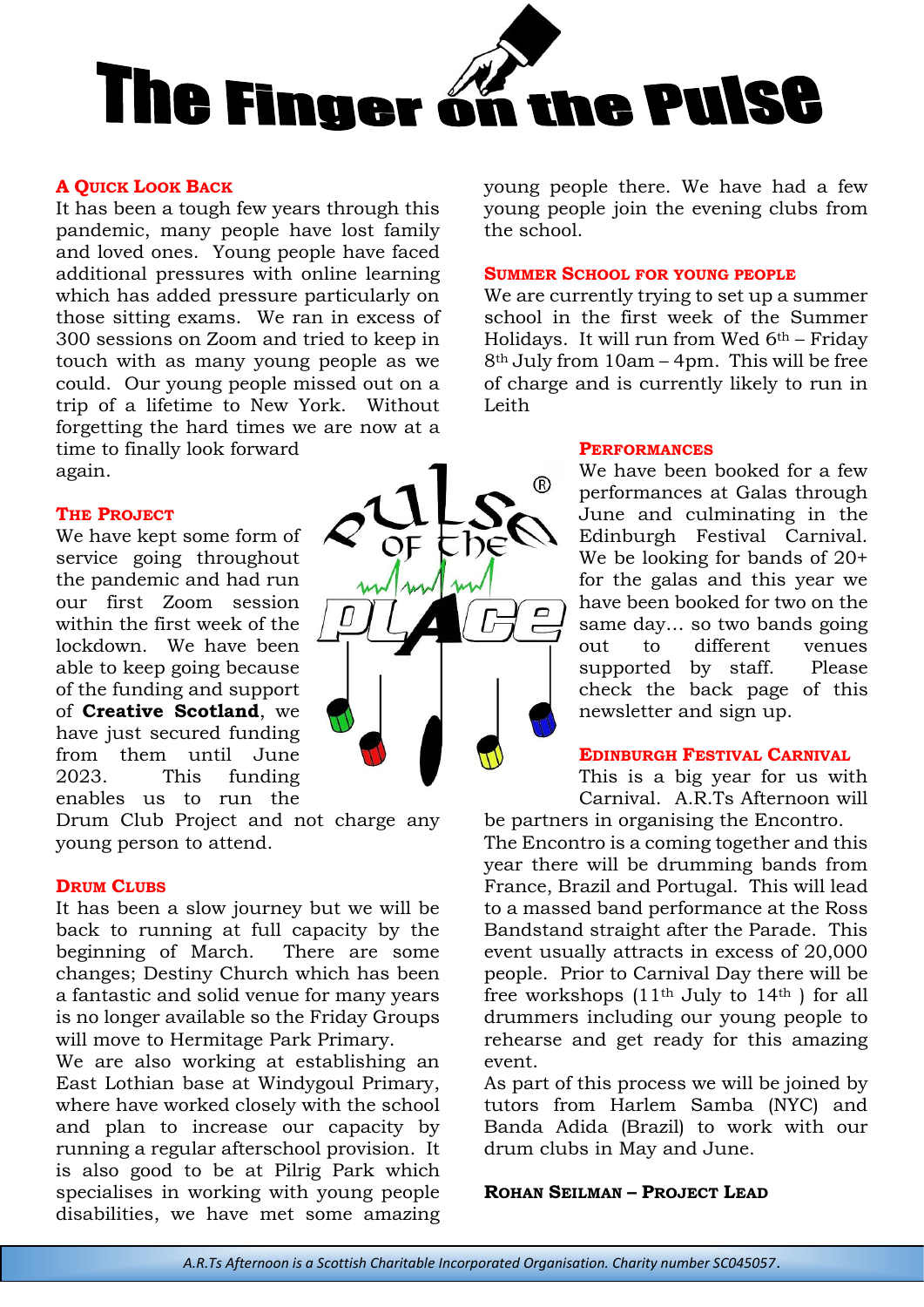### **ON-LINE CONTENT**

**Over time it has been clear that to maintain a profile we require online content. Social Media has it uses and its issues but it is here and is used… so you will get photos of people's breakfasts and posts that you wished you hadn't seen. Saying that we have an active social media presence and get to share some amazing achievements.**

**Most of our social media emanates from Facebook and is then copied on to other platforms.** 

**We have Facebook page for Pulse of the Place which is public.** 

**We have also set up a private group called Hey Pulse of the Place, which is for drummers (and parents) past and present. You have to request to join this and one of our admins will approve or deny the request. This group is used regularly as a notice board mainly, so even if you are not fully active on Facebook this page is worth a check. This is also a good place to share videos with us and other parents/carers**

**We have lots of information on our website, although this is only updated when we have time. This is a small part time project, so updates of the website aren't necessarily a priority.**

**There are many videos of Pulse of the Place on line, if you search in You Tube. There are also a number of videos on our video wall.**

 **<http://www.artsafternoon.org.uk/music/video/video.html>**

**If you have any questions please e-mail us them at the email address below.**

| <b>CONTACT US:</b> |
|--------------------|
|--------------------|

**Website: [www.artsafternoon.org.uk](http://www.artsafternoon.org.uk/)**

**Pulse of the Place Twitter: @pulseoftheplace**

**Pulse of the Place Facebook: [www.facebook.com/pulseoftheplace](http://www.facebook.com/pulseoftheplace)**

**Facebook Group (Hey Pulse of the Place): <https://www.facebook.com/groups/611696038974352>**

**E- mail: [pulseoftheplace@gmail.com](mailto:pulseoftheplace@gmail.com)**

#### **REGISTRATION**

**We do require registration forms each year for every young person. This enables us to ensure we have correct contact details and more importantly updated medical information. We understand that if your child has a condition that can be hard to put down on a form,** 

**however without information it makes it harder for us to support them. It may be easier to e-mail to arrange a time for us to phone you before filling in the form.**

**Any new people wishing to join please e-mail us and fill in a registration form at the link below. Thank you.**

**<https://form.jotform.com/212434117202036>**